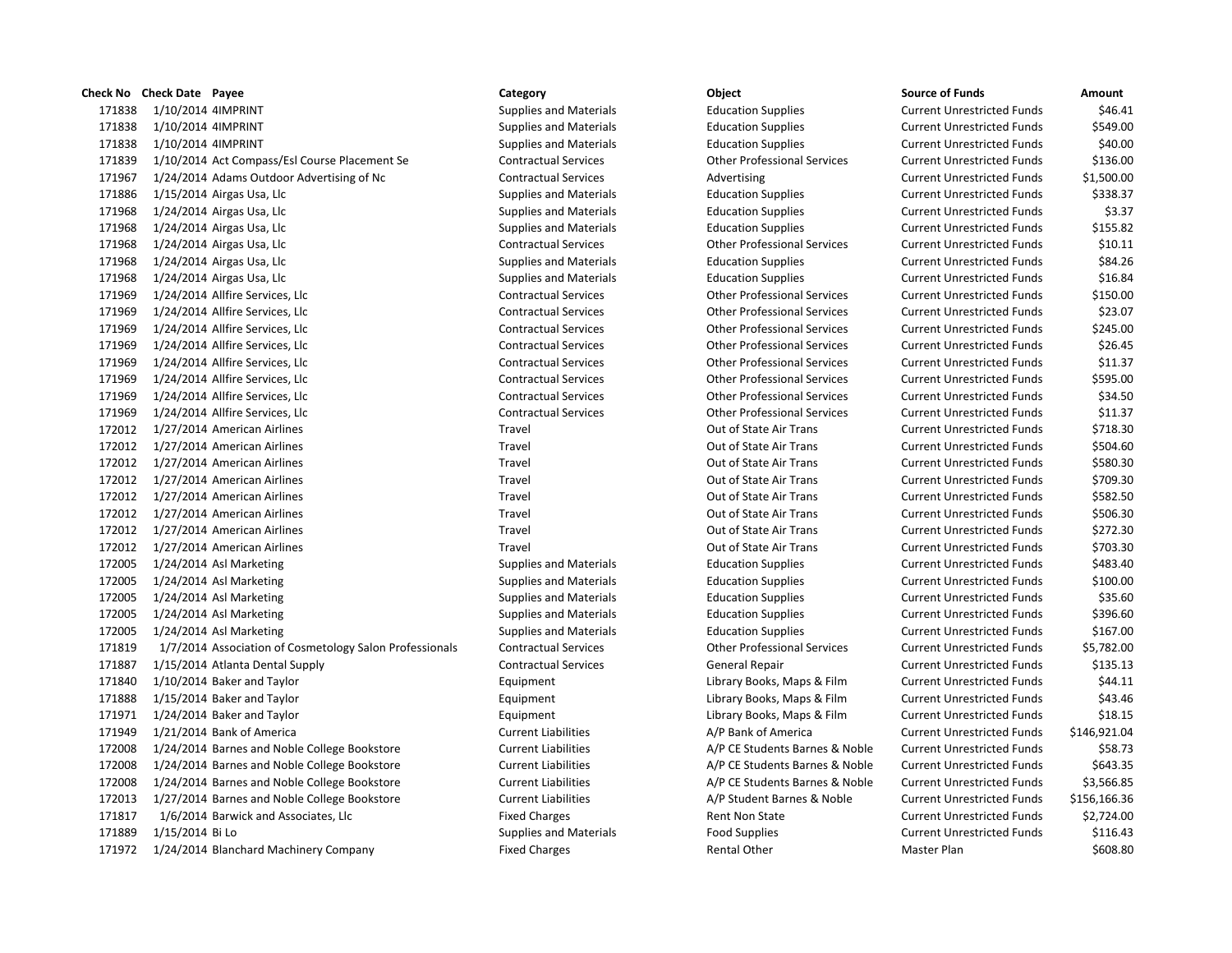| 171972 | 1/24/2014 Blanchard Machinery Company | <b>Fixed Charges</b>          | Rental Other                       | Master Plan                       | \$150.00   |
|--------|---------------------------------------|-------------------------------|------------------------------------|-----------------------------------|------------|
| 171972 | 1/24/2014 Blanchard Machinery Company | <b>Fixed Charges</b>          | <b>Rental Other</b>                | Master Plan                       | \$108.70   |
| 171931 | 1/17/2014 Boykin and Davis Llc        | <b>Contractual Services</b>   | Legal Services                     | <b>Current Unrestricted Funds</b> | \$2,190.88 |
| 171825 | 1/8/2014 Broadcast Music Inc          | <b>Contractual Services</b>   | <b>Other Professional Services</b> | <b>Current Unrestricted Funds</b> | \$798.66   |
| 171973 | 1/24/2014 Buildingstars of Charlotte  | <b>Contractual Services</b>   | <b>Other Professional Services</b> | <b>Current Unrestricted Funds</b> | \$2,500.00 |
| 171841 | 1/10/2014 Burgess Sales & Supply      | <b>Contractual Services</b>   | <b>General Repair</b>              | <b>Current Unrestricted Funds</b> | \$960.58   |
| 171974 | 1/24/2014 Burgess Sales & Supply      | <b>Contractual Services</b>   | <b>General Repair</b>              | <b>Current Unrestricted Funds</b> | \$151.23   |
| 171794 | 1/6/2014 Business Card                | <b>Supplies and Materials</b> | <b>Food Supplies</b>               | <b>Current Unrestricted Funds</b> | \$71.18    |
| 171794 | 1/6/2014 Business Card                | Travel                        | Out of State Other Trans           | <b>Current Unrestricted Funds</b> | \$97.87    |
| 171794 | 1/6/2014 Business Card                | Travel                        | Out of State Misc Travel           | <b>Current Unrestricted Funds</b> | \$20.00    |
| 171794 | 1/6/2014 Business Card                | Travel                        | In State Lodging                   | <b>Current Unrestricted Funds</b> | \$374.76   |
| 171794 | 1/6/2014 Business Card                | Travel                        | Out of State Air Trans             | <b>Current Unrestricted Funds</b> | \$50.00    |
| 171794 | 1/6/2014 Business Card                | Travel                        | Out of State Air Trans             | <b>Current Unrestricted Funds</b> | \$50.00    |
| 171794 | 1/6/2014 Business Card                | Travel                        | In State Lodging                   | <b>Current Unrestricted Funds</b> | \$123.17   |
| 171794 | 1/6/2014 Business Card                | Travel                        | In State Lodging                   | <b>Current Unrestricted Funds</b> | \$220.24   |
| 171794 | 1/6/2014 Business Card                | Travel                        | In State Lodging                   | <b>Current Unrestricted Funds</b> | \$221.76   |
| 171794 | 1/6/2014 Business Card                | Travel                        | In State Lodging                   | <b>Current Unrestricted Funds</b> | \$220.24   |
| 171794 | 1/6/2014 Business Card                | Travel                        | In State Lodging                   | <b>Current Unrestricted Funds</b> | \$330.36   |
| 171794 | 1/6/2014 Business Card                | Travel                        | In State Lodging                   | <b>Current Unrestricted Funds</b> | \$81.76    |
| 171794 | 1/6/2014 Business Card                | Travel                        | In State Misc Travel Exp           | <b>Current Unrestricted Funds</b> | \$39.35    |
| 171794 | 1/6/2014 Business Card                | Travel                        | Out of State Lodging               | <b>Current Unrestricted Funds</b> | \$190.13   |
| 171794 | 1/6/2014 Business Card                | <b>Contractual Services</b>   | <b>Other Contractual Services</b>  | <b>Current Unrestricted Funds</b> | \$832.79   |
| 172021 | 1/28/2014 Business Card               | Travel                        | In State Registration Fee          | <b>Current Unrestricted Funds</b> | \$317.67   |
| 172021 | 1/28/2014 Business Card               | Travel                        | Out of State Other Trans           | <b>Current Unrestricted Funds</b> | \$60.10    |
| 172021 | 1/28/2014 Business Card               | Travel                        | Travel                             | <b>Current Unrestricted Funds</b> | \$640.50   |
| 172021 | 1/28/2014 Business Card               | Travel                        | Travel                             | <b>Current Unrestricted Funds</b> | \$640.50   |
| 172021 | 1/28/2014 Business Card               | <b>Supplies and Materials</b> | <b>Food Supplies</b>               | <b>Current Unrestricted Funds</b> | \$98.05    |
| 172021 | 1/28/2014 Business Card               | Travel                        | Out of State Air Trans             | <b>Current Unrestricted Funds</b> | \$50.00    |
| 172021 | 1/28/2014 Business Card               | Travel                        | Out of State Air Trans             | <b>Current Unrestricted Funds</b> | \$50.00    |
| 172021 | 1/28/2014 Business Card               | Travel                        | Out of State Air Trans             | <b>Current Unrestricted Funds</b> | \$50.00    |
| 172021 | 1/28/2014 Business Card               | Travel                        | In State Lodging                   | <b>Current Unrestricted Funds</b> | \$123.19   |
| 172021 | 1/28/2014 Business Card               | Travel                        | In State Lodging                   | <b>Current Unrestricted Funds</b> | \$40.05    |
| 172021 | 1/28/2014 Business Card               | Travel                        | In State Lodging                   | <b>Current Unrestricted Funds</b> | \$379.38   |
| 172021 | 1/28/2014 Business Card               | Travel                        | Out of State Lodging               | <b>Current Unrestricted Funds</b> | \$947.76   |
| 172021 | 1/28/2014 Business Card               | Travel                        | Out of State Lodging               | <b>Current Unrestricted Funds</b> | \$640.50   |
| 172021 | 1/28/2014 Business Card               | Travel                        | Out of State Lodging               | <b>Current Unrestricted Funds</b> | \$640.50   |
| 172021 | 1/28/2014 Business Card               | Travel                        | Out of State Lodging               | <b>Current Unrestricted Funds</b> | \$667.02   |
| 172021 | 1/28/2014 Business Card               | Travel                        | Out of State Lodging               | <b>Current Unrestricted Funds</b> | \$142.13   |
| 171842 | 1/10/2014 C C Dickson                 | <b>Contractual Services</b>   | General Repair                     | <b>Current Unrestricted Funds</b> | \$5.95     |
| 171975 | 1/24/2014 C C Dickson                 | <b>Contractual Services</b>   | General Repair                     | <b>Current Unrestricted Funds</b> | \$114.36   |
| 171975 | 1/24/2014 C C Dickson                 | <b>Contractual Services</b>   | General Repair                     | <b>Current Unrestricted Funds</b> | \$173.31   |
| 171843 | 1/10/2014 Canon Solutions America Inc | <b>Fixed Charges</b>          | Leased To Own Equip                | <b>Current Unrestricted Funds</b> | \$1,194.33 |
| 171843 | 1/10/2014 Canon Solutions America Inc | <b>Fixed Charges</b>          | Leased To Own Equip                | <b>Current Unrestricted Funds</b> | \$45.87    |
| 171843 | 1/10/2014 Canon Solutions America Inc | <b>Fixed Charges</b>          | Leased To Own Equip                | <b>Current Unrestricted Funds</b> | \$1,176.96 |
| 171843 | 1/10/2014 Canon Solutions America Inc | <b>Fixed Charges</b>          | Leased To Own Equip                | <b>Current Unrestricted Funds</b> | \$158.51   |
| 171890 | 1/15/2014 Canon Solutions America Inc | <b>Fived Charges</b>          | Leased To Own Faujn                | Current Unrestricted Funds        | \$1 185 89 |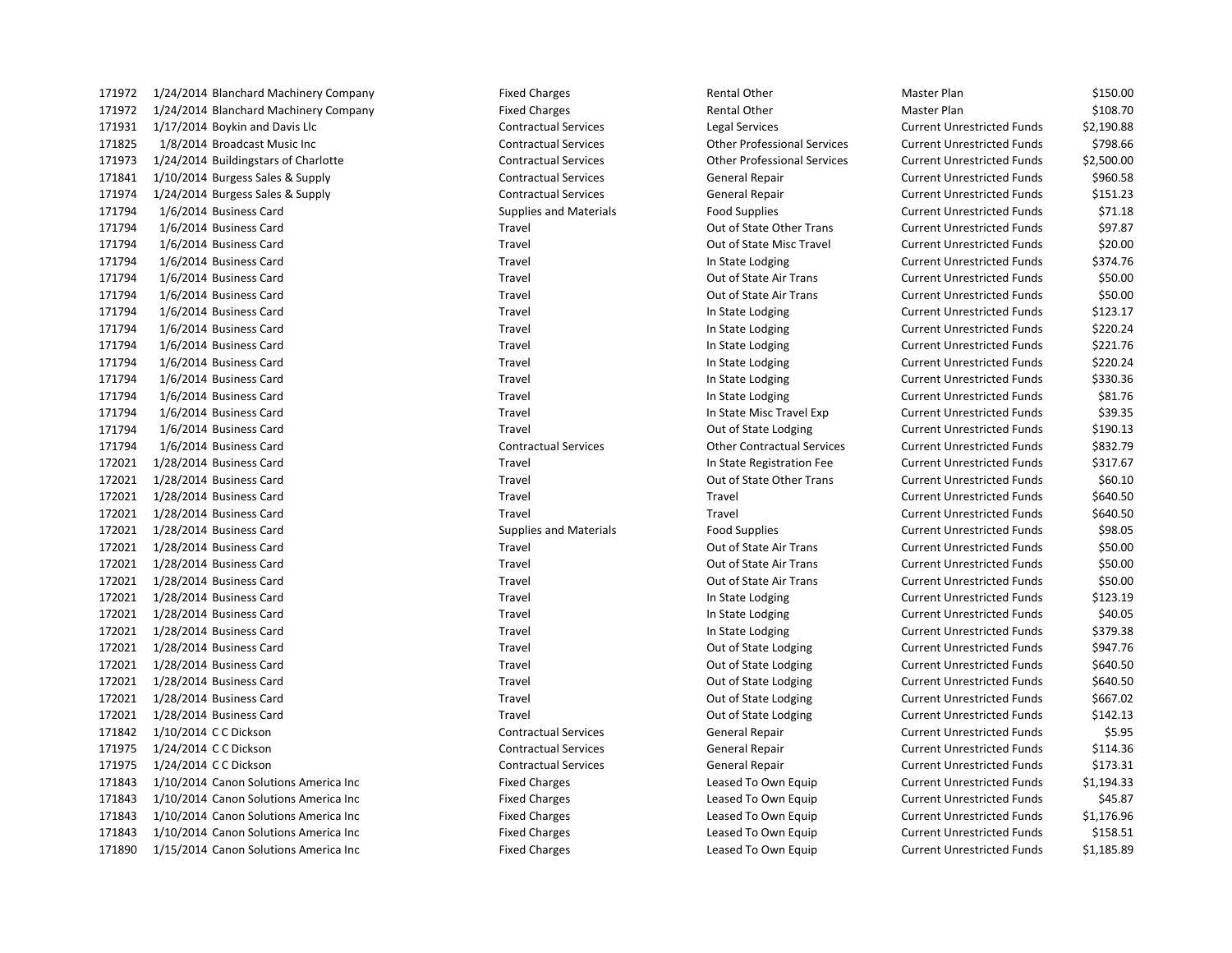1/15/2014 Canon Solutions America Inc Fixed Charges Leased To Own Equip Current Unrestricted Funds \$129.84 1/15/2014 Canon Solutions America Inc Fixed Charges Leased To Own Equip Current Unrestricted Funds \$55.08 1/24/2014 Canteen Vending Supplies and Materials Food Supplies Current Unrestricted Funds \$332.67 1/24/2014 Canteen Vending Supplies and Materials Food Supplies Current Unrestricted Funds \$141.55 1/24/2014 Canteen Vending Supplies and Materials Food Supplies Current Unrestricted Funds \$511.01 1/24/2014 Canteen Vending Supplies and Materials Food Supplies Current Unrestricted Funds \$372.82 1/10/2014 Career Step Llc Contractual Services Other Professional Services Current Unrestricted Funds \$3,319.90 1/7/2014 Carolinas Agc Fixed Charges Dues & Membership Fees Current Unrestricted Funds \$500.00 1/10/2014 Carolyn Winslow Contractual Services Other Professional Services Current Unrestricted Funds \$1,818.00 1/10/2014 Catawba Asphalt Paving Co Contractual Services General Repair Current Unrestricted Funds \$6,210.00 1/10/2014 Catering Affairs Supplies and Materials Food Supplies Current Unrestricted Funds \$2,002.00 1/8/2014 Chester County Chamber of Commerce Supplies and Materials Other Supplies Current Unrestricted Funds \$500.00 1/28/2014 Chester County Chamber of Commerce Fixed Charges Dues & Membership Fees Current Unrestricted Funds \$350.00 1/6/2014 Chester Metropolitan District Contractual Services Utilities Current Unrestricted Funds \$61.40 1/15/2014 Chester Metropolitan District Contractual Services Utilities Current Unrestricted Funds \$202.06 1/22/2014 Chester Metropolitan District Contractual Services Utilities Current Unrestricted Funds \$82.40 1/22/2014 Chester Rental Uniform Current Liabilities Uniform Current Unrestricted Funds \$48.72 1/22/2014 Chester Rental Uniform Supplies and Materials Clothing Supplies Current Unrestricted Funds \$48.72 1/24/2014 Chester Rental Uniform Supplies and Materials Clothing Supplies Current Unrestricted Funds \$48.72 1/24/2014 Chester Rental Uniform Current Liabilities Uniform Current Unrestricted Funds \$48.72 1/13/2014 Cisco Live 2014 Travel Out of State Registration Fees Current Unrestricted Funds \$1,995.00 1/30/2014 Citizen Cpr Foundation Travel Out of State Registration Fees Current Unrestricted Funds \$615.00 171826 1/8/2014 City Club of Rock Hill **Fixed Charges** Fixed Charges Dues & Membership Fees Current Unrestricted Funds \$58.33 1/9/2014 City Club of Rock Hill Supplies and Materials Food Supplies Current Unrestricted Funds \$32.15 171836 1/9/2014 City Club of Rock Hill **Fixed Charges** Fixed Charges Dues & Membership Fees Current Unrestricted Funds \$33.33 1/10/2014 City Electric Accounts - Sc Contractual Services General Repair Current Unrestricted Funds \$14.32 1/24/2014 City Electric Accounts - Sc Contractual Services General Repair Current Unrestricted Funds \$29.29 1/24/2014 City Electric Accounts - Sc Contractual Services General Repair Current Unrestricted Funds \$476.26 1/24/2014 City Electric Accounts - Sc Contractual Services General Repair Current Unrestricted Funds \$532.57 1/24/2014 City Electric Accounts - Sc Contractual Services General Repair Current Unrestricted Funds \$36.38 1/2/2014 City of Rock Hill Supplies and Materials Fuel Current Unrestricted Funds \$1,608.22 1/2/2014 City of Rock Hill Supplies and Materials Fuel Current Unrestricted Funds \$104.37 1/2/2014 City of Rock Hill Supplies and Materials Fuel Current Unrestricted Funds \$2,019.66 1/9/2014 City of Rock Hill Supplies and Materials Other Supplies Current Unrestricted Funds \$200.00 1/10/2014 Clegg's Termite & Pest Control Contractual Services Other Contractual Services Current Unrestricted Funds \$90.00 1/10/2014 Clegg's Termite & Pest Control Contractual Services Other Contractual Services Current Unrestricted Funds \$112.00 1/10/2014 Clegg's Termite & Pest Control Contractual Services Other Contractual Services Current Unrestricted Funds \$112.00 1/30/2014 Clemson University Contractual Services Registration Fee Current Unrestricted Funds \$100.00 1/10/2014 Cook and Boardman, Inc Contractual Services General Repair Current Unrestricted Funds \$3,424.00 1/10/2014 Cook and Boardman, Inc Contractual Services General Repair Current Unrestricted Funds \$1,000.00 1/10/2014 Cook and Boardman, Inc Contractual Services General Repair Current Unrestricted Funds \$100.00 1/10/2014 Cox Industries Supplies and Materials Major Supplies Current Unrestricted Funds \$2,335.00 1/24/2014 Crossroads Environmental, LLC Contractual Services Other Professional Services County Projects \$5,164.15 1/15/2014 Ctb/Mcgraw Hill Supplies and Materials Education Supplies Current Unrestricted Funds \$2,961.75 1/10/2014 Data Network Solutions Inc Contractual Services Other Contractual Services Current Unrestricted Funds \$396.00

1/24/2014 Data Network Solutions Inc Contractual Services Other Professional Services Current Unrestricted Funds \$18,000.00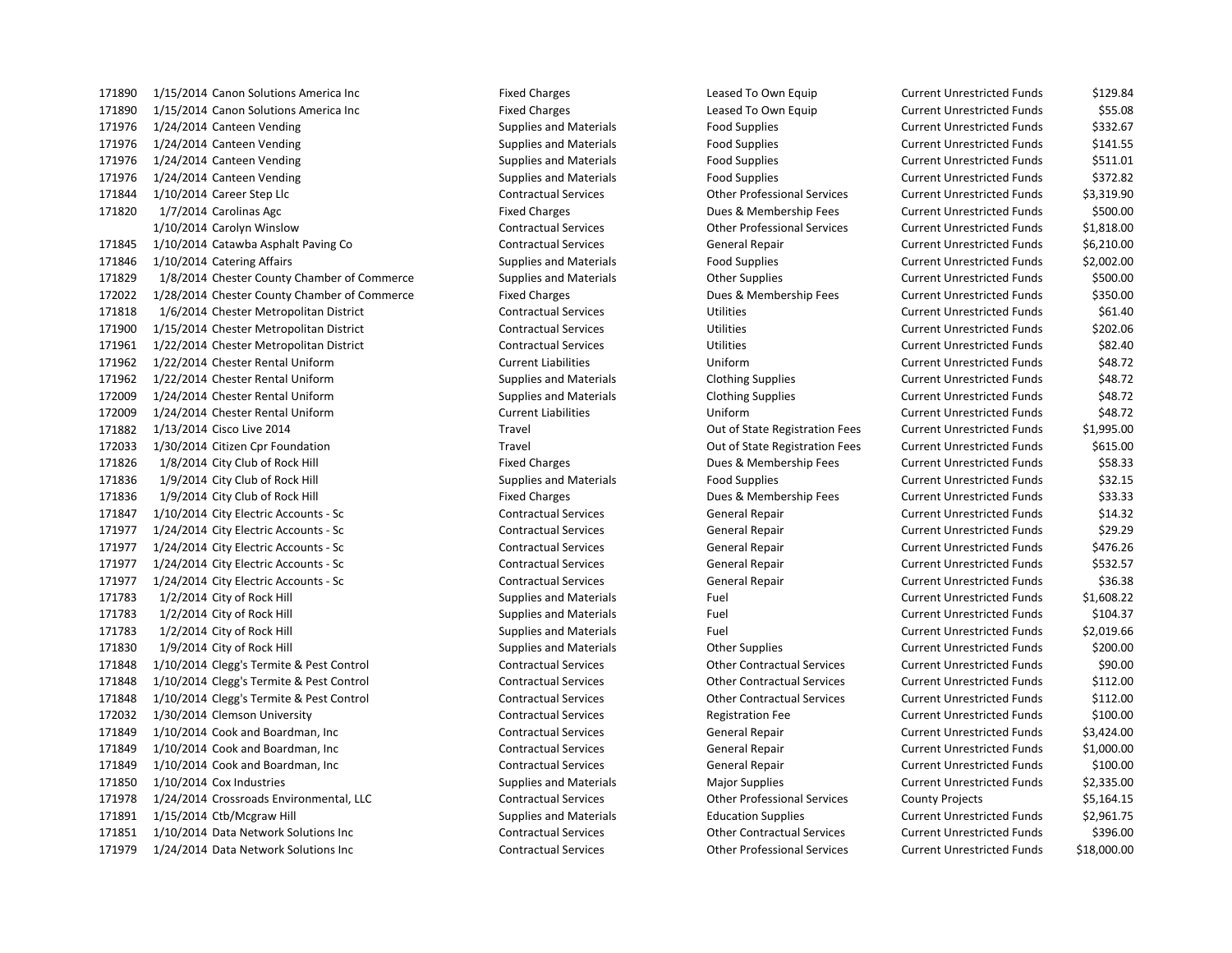171784 1/2/2014 Davis & Floyd, Inc. The Subsection of the Permanent Improvements Fees, Arch, Eng & Other Master Plan \$2,359.50 171980 1/24/2014 Davis & Floyd, Inc. The Companent Companent Improvements Reimbursables Master Plan \$362.38 Stater Plan 1/24/2014 Davis & Floyd, Inc. Permanent Improvements Fees, Arch, Eng & Other Master Plan \$3,006.00 1/2/2014 Dealers Supply Company Supplies and Materials Other Supplies Unexpended Plant (\$0.01) 1/2/2014 Dealers Supply Company Supplies and Materials Other Supplies Unexpended Plant \$6,053.40 171785 1/2/2014 Dealers Supply Company Supplies and Materials Company Supplies Company States of the Supplies Company 1/2/2014 Dealers Supply Company Supplies and Materials Other Supplies Unexpended Plant \$49.00 1/2/2014 Dealers Supply Company Supplies and Materials Other Supplies Unexpended Plant \$25.00 1/24/2014 Dell Computer Corporation Supplies and Materials Education Supplies Current Restricted Funds \$1,631.66 1/15/2014 Dentsply/RinnyDentsply/Rinn Supplies and Materials Education Supplies Current Restricted Funds \$3,416.16 1/15/2014 Dentsply/RinnyDentsply/Rinn Supplies and Materials Education Supplies Current Restricted Funds \$3,344.71 1/15/2014 Dentsply/RinnyDentsply/Rinn Supplies and Materials Education Supplies Current Restricted Funds \$3,400.02 1/10/2014 Ebsco Subscription Services Equipment Library Books, Maps & Film Current Unrestricted Funds \$3,574.16 1/24/2014 Ebsco Subscription Services Equipment Library Books, Maps & Film Current Unrestricted Funds \$6.23 1/24/2014 Education to Go Contractual Services Other Professional Services Current Unrestricted Funds \$22.50 1/24/2014 Education to Go Contractual Services Other Professional Services Current Unrestricted Funds \$800.00 1/15/2014 Ellucian Inc Contractual Services Other Professional Services Current Unrestricted Funds \$900.00 1/24/2014 Ellucian Inc Contractual Services Other Professional Services Current Unrestricted Funds \$630.00 1/24/2014 Ellucian Inc Contractual Services Other Professional Services Current Unrestricted Funds \$210.00 1/15/2014 ESP Associates PA Permanent Improvements Fees, Arch, Eng & Other Master Plan \$1,746.75 171894 1/15/2014 ESP Associates PA **Permanent Improvements** Reimbursables Master Plan Master Plan \$34.85 1/15/2014 Experian Information Solutions Contractual Services Other Professional Services Current Unrestricted Funds \$2,732.20 1/15/2014 Experian Information Solutions Contractual Services Other Professional Services Current Unrestricted Funds \$21,224.16 1/24/2014 Fastenal Contractual Services Other Contractual Services Current Unrestricted Funds \$304.31 1/24/2014 Fastenal Contractual Services Other Contractual Services Current Unrestricted Funds \$63.43 1/10/2014 Fourmans Repair Shop Contractual Services General Repair Current Unrestricted Funds \$90.00 1/24/2014 Gala Affairs Party Rentals Contractual Services Other Contractual Services Current Unrestricted Funds \$851.63 1/10/2014 Gateway Supply Company Contractual Services General Repair Current Unrestricted Funds \$20.48 1/10/2014 Gateway Supply Company Contractual Services General Repair Current Unrestricted Funds \$7.47 1/24/2014 Gateway Supply Company Contractual Services General Repair Current Unrestricted Funds \$105.14 1/24/2014 Gateway Supply Company Contractual Services General Repair Current Unrestricted Funds \$28.85 1/24/2014 Gatlin Education Service Contractual Services Other Professional Services Current Unrestricted Funds \$1,695.00 1/27/2014 Government Finance Officers Assoc Fixed Charges Dues & Membership Fees Current Unrestricted Funds \$280.00 1/10/2014 Graybar Electric Co Contractual Services General Repair Current Unrestricted Funds \$208.65 171875 1/10/2014 Herald Publishing external contractual Services and Advertising Current Unrestricted Funds \$9.36 171875 1/10/2014 Herald Publishing external contractual Services and Advertising Current Unrestricted Funds \$9.36 1/10/2014 Herald Publishing Contractual Services Advertising Current Unrestricted Funds \$9.36 1/10/2014 Herald Publishing Contractual Services Advertising Current Unrestricted Funds \$9.36 1/10/2014 Herald Publishing Contractual Services Advertising Current Unrestricted Funds \$9.36 171875 1/10/2014 Herald Publishing external contractual Services and Advertising Current Unrestricted Funds \$9.36 171875 1/10/2014 Herald Publishing The Supervices Contractual Services Advertising Current Unrestricted Funds \$9.36 1/31/2014 Herald Publishing Contractual Services Advertising Current Unrestricted Funds \$3,541.24 1/31/2014 Herald Publishing Contractual Services Advertising Current Unrestricted Funds \$4,973.16 1/31/2014 Herald Publishing Contractual Services Advertising Current Unrestricted Funds \$6,569.62 172037 1/31/2014 Herald Publishing external contractual Services and Advertising Current Unrestricted Funds \$9.36 1/31/2014 Herald Publishing Contractual Services Advertising Current Unrestricted Funds \$9.36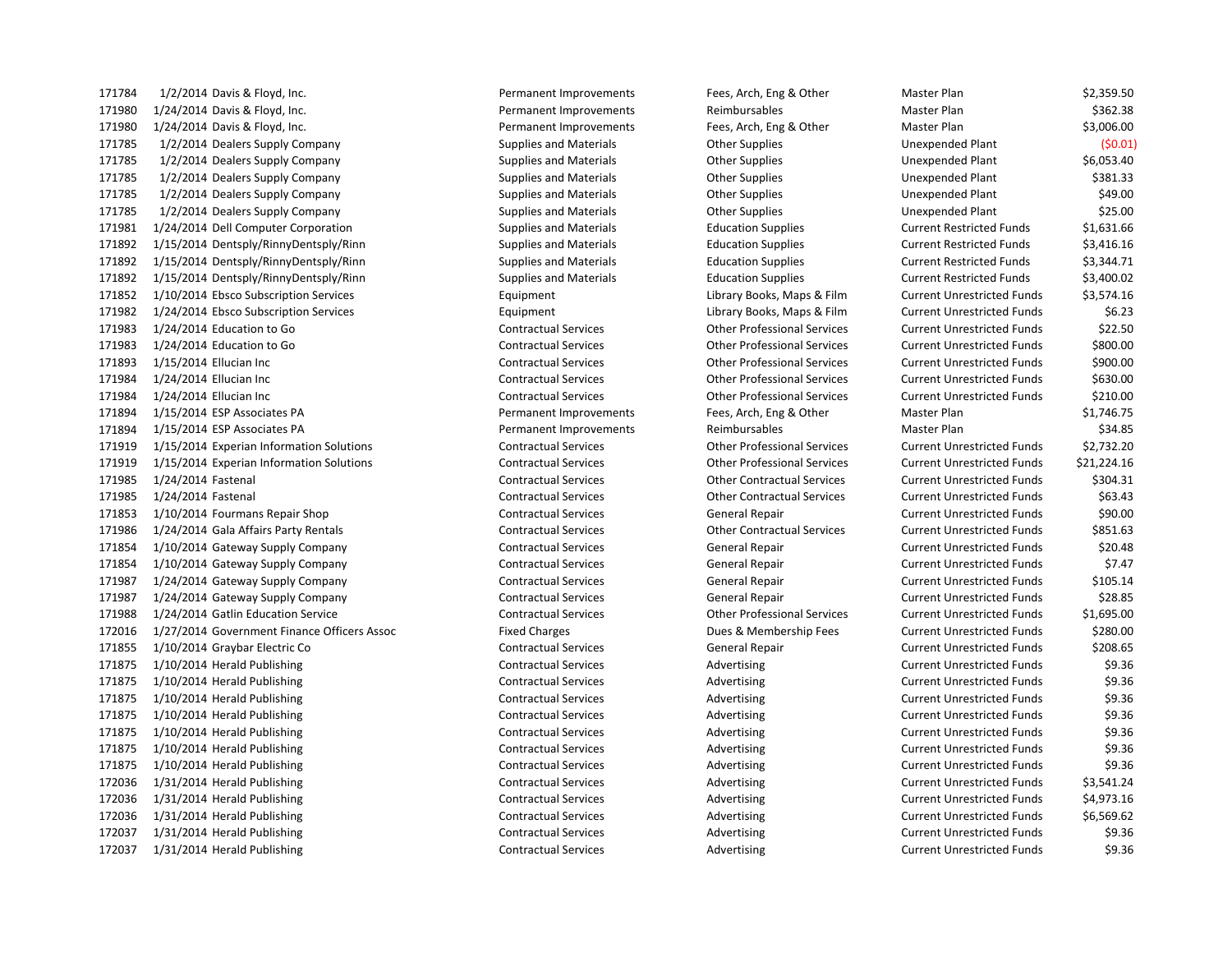1/31/2014 Herald Publishing Contractual Services Advertising Current Unrestricted Funds \$9.36 1/31/2014 Herald Publishing Contractual Services Advertising Current Unrestricted Funds \$9.36 172037 1/31/2014 Herald Publishing The Contractual Services Contractual Services Advertising Current Unrestricted Funds \$9.36 1/31/2014 Herald Publishing Contractual Services Advertising Current Unrestricted Funds \$9.36 1/31/2014 Herald Publishing Contractual Services Advertising Current Unrestricted Funds \$9.36 1/10/2014 Honey Baked Ham Company Supplies and Materials Food Supplies Current Unrestricted Funds \$281.89 1/6/2014 Horry County Clerk of Court Current Liabilities Court Order Levy Current Unrestricted Funds \$665.70 1/24/2014 Interior Plantscapes Llc Contractual Services Other Contractual Services Current Unrestricted Funds \$268.00 1/24/2014 Jacksons Kitchen Supplies and Materials Food Supplies Current Unrestricted Funds \$3,832.50 1/10/2014 Jay's Lawn Maintenance Permanent Improvements Landscaping Current Unrestricted Funds \$140.00 1/24/2014 Joyce S. Baker Contractual Services Other Professional Services Current Unrestricted Funds \$150.00 1/10/2014 Keck and Wood, Inc Permanent Improvements Reimbursables Master Plan \$384.00 1/10/2014 Keck and Wood, Inc Permanent Improvements Fees, Arch, Eng & Other Master Plan \$4,320.00 1/10/2014 Kone Inc Contractual Services Other Contractual Services Current Unrestricted Funds \$440.00 1/17/2014 Lancaster County Chamber of Commerc Fixed Charges Dues & Membership Fees Current Unrestricted Funds \$300.00 1/22/2014 Lancaster County Chamber of Commerc Fixed Charges Dues & Membership Fees Current Unrestricted Funds \$250.00 1/9/2014 Lancaster County Economic Developme Fixed Charges Dues & Membership Fees Current Unrestricted Funds \$1,000.00 1/6/2014 Lancaster County Family Court Current Liabilities Court Order Levy Current Unrestricted Funds \$292.97 172038 1/31/2014 Lancaster News Contractual Services Advertising Current Unrestricted Funds \$0.00 1/31/2014 Lancaster News Contractual Services Advertising Current Unrestricted Funds \$2,097.32 1/31/2014 Lancaster News Contractual Services Advertising Current Unrestricted Funds \$2,097.32 1/10/2014 Larry Lovett Contractual Services Other Professional Services Current Unrestricted Funds \$135.00 1/2/2014 LCI-LINEBURGER CONSTRUCTION INC Permanent Improvements Other Permanent Imp Master Plan \$57,112.10 1/10/2014 Love Security Services Inc Contractual Services Other Contractual Services Current Unrestricted Funds \$567.00 1/10/2014 Love Security Services Inc Contractual Services Other Contractual Services Current Unrestricted Funds \$432.00 1/24/2014 Love Security Services Inc Contractual Services Other Contractual Services Current Unrestricted Funds \$307.80 1/24/2014 Love Security Services Inc Contractual Services Other Contractual Services Current Unrestricted Funds \$550.80 1/24/2014 Love Security Services Inc Contractual Services Other Contractual Services Current Unrestricted Funds \$432.00 1/15/2014 Lowes Home Centers Contractual Services General Repair Current Unrestricted Funds \$112.92 1/10/2014 Maze Custom Painting, Llc Contractual Services Other Professional Services Current Unrestricted Funds \$460.10 1/10/2014 McVeigh & Mangum Engineering, Inc Permanent Improvements Fees, Arch, Eng & Other County Projects \$250.00 1/10/2014 Mid-Carolina Ahec, Inc. Contractual Services Other Professional Services Current Unrestricted Funds \$76.00 1/10/2014 Mid-Carolina Ahec, Inc. Contractual Services Other Professional Services Current Unrestricted Funds \$32.00 1/10/2014 Mid-Carolina Ahec, Inc. Contractual Services Other Professional Services Current Unrestricted Funds \$36.00 1/24/2014 Mid-Carolina Ahec, Inc. Contractual Services Other Professional Services Current Unrestricted Funds \$26.00 1/17/2014 Mulch Yard Sc, Llc Supplies and Materials Maintenance Supplies Current Unrestricted Funds \$9,012.50 1/10/2014 Natl Assoc for Developmental Educ Travel Out of State Registration Fees Current Unrestricted Funds \$355.00 1/24/2014 NEO CORPORATION Contractual Services Other Professional Services County Projects \$27,038.00 1/7/2014 Office of Insurance Services Current Liabilities Dental Plus Employee Current Unrestricted Funds \$3,911.08 171821 1/7/2014 Office of Insurance Services Current Current Liabilities Current Liabilities State Vison Plan Current Unrestricted Funds \$1,811.96 1/7/2014 Office of Insurance Services Current Liabilities State Insurance Employee Current Unrestricted Funds \$168,417.48 171821 1/7/2014 Office of Insurance Services The Surrent Liabilities Current Liabilities Current Unrestricted Funds \$6,338.00 1/7/2014 Office of Insurance Services Current Liabilities Dep Life Insurance Current Unrestricted Funds \$107.88 1/7/2014 Office of Insurance Services Current Liabilities Supp Long Term Disability Current Unrestricted Funds \$2,096.10 1/7/2014 Office of Insurance Services Current Liabilities State Dental Employee Current Unrestricted Funds \$4,628.98 1/7/2014 Office of Insurance Services Current Liabilities Tobacco Surcharge Current Unrestricted Funds \$1,220.00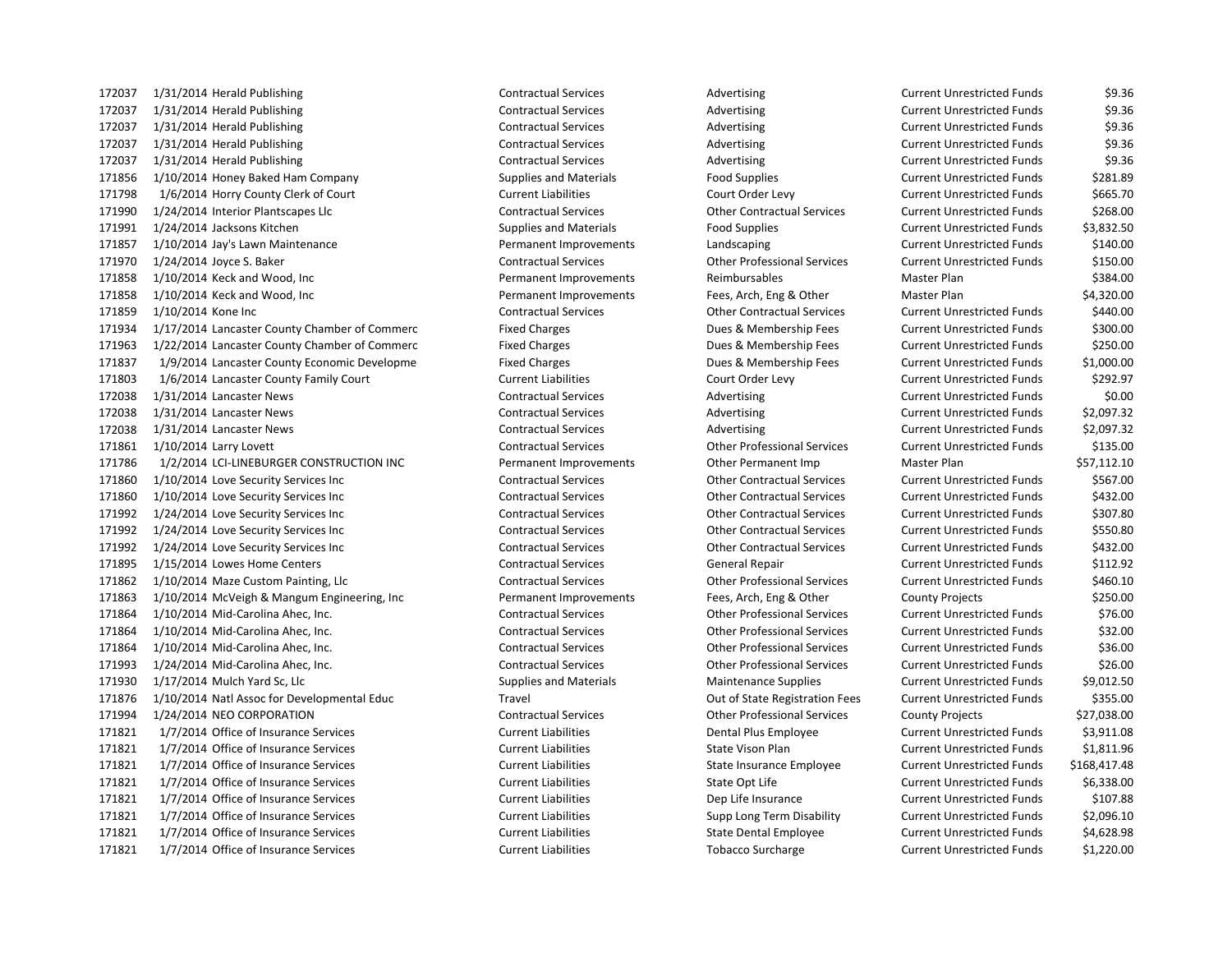1/8/2014 On Course Inc Travel Out of State Registration Fees Current Unrestricted Funds \$545.00 1/8/2014 On Course Inc Travel Out of State Registration Fees Current Unrestricted Funds \$0.00 1/10/2014 Ontario Investments Inc Fixed Charges Leased To Own Equip Current Unrestricted Funds \$1,414.35 1/10/2014 Ontario Investments Inc Fixed Charges Leased To Own Equip Current Unrestricted Funds \$1,305.39 1/24/2014 Overhead Door of Rock Hill Contractual Services General Repair Current Unrestricted Funds \$3,003.00 1/24/2014 Overhead Door of Rock Hill Contractual Services General Repair Current Unrestricted Funds \$1,716.00 1/24/2014 P B Appleton Customer Care Serv Supplies and Materials Postage Current Unrestricted Funds \$160.50 1/10/2014 Panera Llc Supplies and Materials Food Supplies Current Unrestricted Funds \$35.58 1/17/2014 Panera Llc Supplies and Materials Food Supplies Current Unrestricted Funds \$83.05 1/22/2014 Panera Llc Supplies and Materials Food Supplies Current Unrestricted Funds \$75.38 1/10/2014 Petty Cash Op Revenue - Other Current Unres Cash Over/Short Current Unrestricted Funds \$51.01 1/28/2014 Professional Media Group Llc Travel Out of State Registration Fees Current Unrestricted Funds \$450.00 1/24/2014 Quality Cleaning Janitor Services, Contractual Services Other Professional Services Current Unrestricted Funds \$395.00 1/10/2014 Quality First Concrete Finishing & Contractual Services General Repair Current Unrestricted Funds \$1,794.22 1/10/2014 Quality First Concrete Finishing & Contractual Services General Repair Current Unrestricted Funds \$875.00 1/10/2014 Reynolds and Reynolds Printing Contractual Services Printing Current Unrestricted Funds \$618.00 1/7/2014 S C Chiropractic Assoc Supplies and Materials Education Supplies Current Unrestricted Funds \$286.20 1/7/2014 S C Chiropractic Assoc Supplies and Materials Education Supplies Current Unrestricted Funds \$0.00 1/10/2014 S C Dental Associaton Fixed Charges Dues & Membership Fees Current Unrestricted Funds \$907.00 1/10/2014 S C Department of Health and Enviro Fixed Charges Dues & Membership Fees Current Unrestricted Funds \$100.00 1/17/2014 S C Dept of Commerce Travel Travel Current Restricted Funds \$300.00 1/17/2014 S C Dept of Social Services Fixed Charges Dues & Membership Fees Current Unrestricted Funds \$75.00 1/24/2014 S C Etv Commission Contractual Services Advertising Current Unrestricted Funds \$10,000.00 1/9/2014 S C Landscape and Turfgrass Assoc Contractual Services Registration Fee Current Unrestricted Funds \$85.00 1/9/2014 S C Landscape and Turfgrass Assoc Contractual Services Registration Fee Current Unrestricted Funds \$85.00 1/27/2014 S C Nursery and Landscape Associati Contractual Services Registration Fee Current Unrestricted Funds \$125.00 1/7/2014 Sams Club Direct Fixed Charges Dues & Membership Fees Current Unrestricted Funds \$50.00 1/10/2014 Schooldude.Com Contractual Services Other Professional Services Current Unrestricted Funds \$1,990.00 1/10/2014 Schooldude.Com Contractual Services Other Professional Services Current Unrestricted Funds \$716.40 1/10/2014 Schooldude.Com Contractual Services Other Professional Services Current Unrestricted Funds \$2,325.00 1/17/2014 Seth Zamek Travel Travel Current Restricted Funds \$101.70 1/24/2014 Snipes Supplies and Materials Janitorial Supplies Current Unrestricted Funds \$35.31 1/24/2014 Snipes Supplies and Materials Janitorial Supplies Current Unrestricted Funds \$13.91 1/24/2014 Snipes Supplies and Materials Janitorial Supplies Current Unrestricted Funds \$123.91 1/2/2014 South Pointe High School Contractual Services Advertising Current Unrestricted Funds \$350.00 1/10/2014 Staffmark Contractual Services Other Contractual Services Current Unrestricted Funds \$1,006.12 1/10/2014 Staffmark Contractual Services Other Professional Services Current Unrestricted Funds \$504.42 1/10/2014 Staffmark Contractual Services Other Contractual Services Current Unrestricted Funds \$895.72 1/10/2014 Staffmark Contractual Services Other Professional Services Current Unrestricted Funds \$255.40 1/15/2014 Staffmark Contractual Services Other Contractual Services Current Unrestricted Funds \$716.28 1/15/2014 Staffmark Contractual Services Other Professional Services Current Unrestricted Funds \$332.02 1/15/2014 Staffmark Contractual Services Other Professional Services Current Unrestricted Funds \$504.42 1/15/2014 Staffmark Contractual Services Other Professional Services Current Unrestricted Funds \$153.24 1/24/2014 Staffmark Contractual Services Other Professional Services Current Unrestricted Funds \$153.24 1/24/2014 Staffmark Contractual Services Other Professional Services Current Unrestricted Funds \$306.48 1/24/2014 Staffmark Contractual Services Other Professional Services Current Unrestricted Funds \$504.42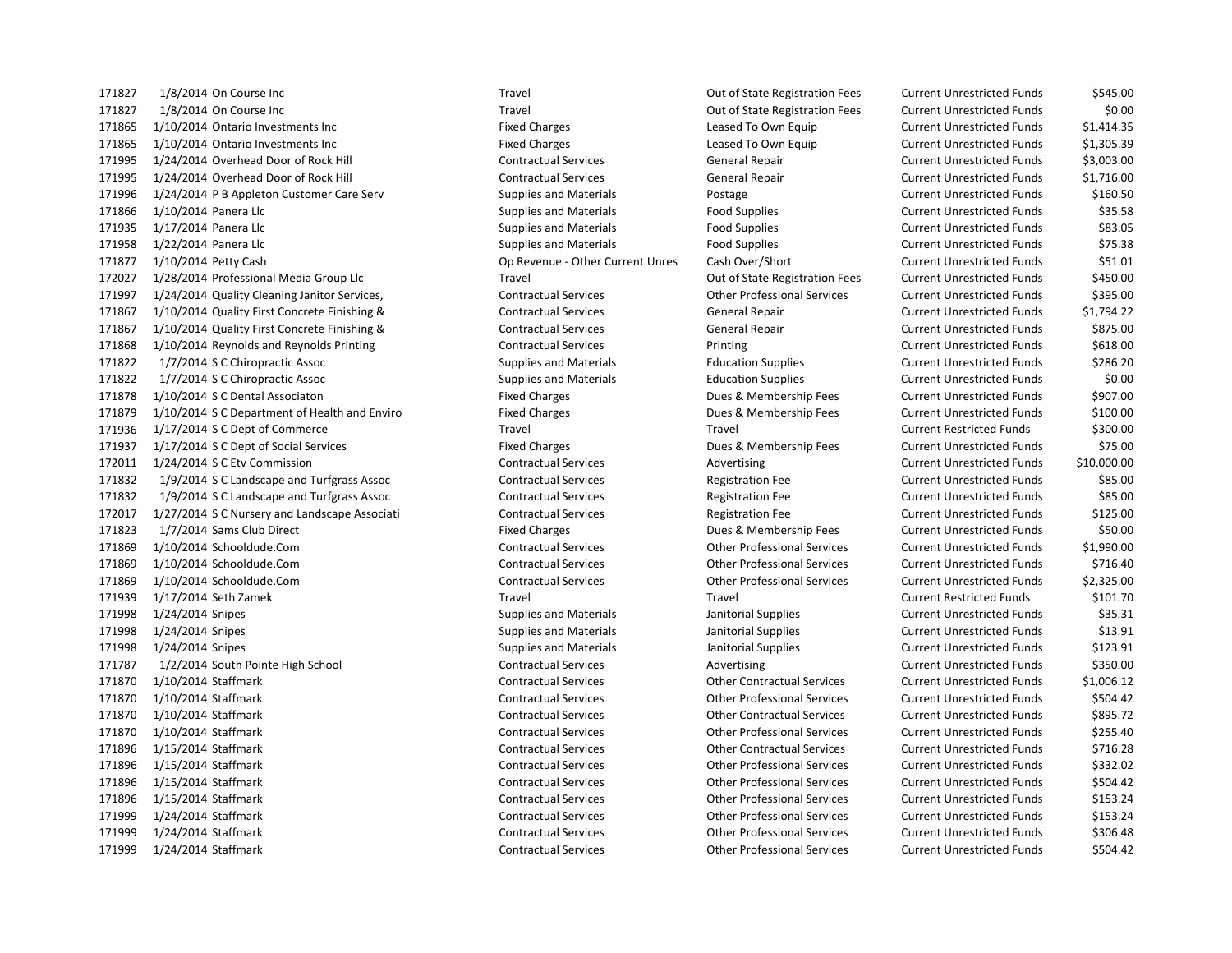1/24/2014 Staffmark Contractual Services Other Contractual Services Current Unrestricted Funds \$1,193.80 1/24/2014 Staffmark Contractual Services Other Contractual Services Current Unrestricted Funds \$149.04 1/2/2014 Stericycle Inc Contractual Services Other Professional Services Current Unrestricted Funds \$11.46 1/2/2014 Stericycle Inc Contractual Services Other Professional Services Current Unrestricted Funds \$80.20 1/2/2014 Stericycle Inc Contractual Services Other Professional Services Current Unrestricted Funds \$137.48 1/24/2014 Stericycle Inc Contractual Services Other Professional Services Current Unrestricted Funds \$22.91 1/24/2014 Stericycle Inc Contractual Services Other Professional Services Current Unrestricted Funds \$274.97 1/24/2014 Stericycle Inc Contractual Services Other Professional Services Current Unrestricted Funds \$160.40 1/27/2014 Surveillance, Resources, and Invest Op Revenue - Other Current Unres SRI Current Unrestricted Funds \$54.50 1/27/2014 Surveillance, Resources, and Invest Contractual Services Other Professional Services Current Unrestricted Funds \$1,144.50 1/28/2014 Surveillance, Resources, and Invest Op Revenue - Other Current Unres SRI Current Unrestricted Funds \$272.50 1/24/2014 Sylvia Hawkins Contractual Services Other Contractual Services Current Unrestricted Funds \$100.00 1/9/2014 Sysco Food Services of Charlotte Ll Supplies and Materials Food Supplies Current Unrestricted Funds \$1,249.69 1/9/2014 Sysco Food Services of Charlotte Ll Supplies and Materials Food Supplies Current Unrestricted Funds \$1,172.74 1/9/2014 Sysco Food Services of Charlotte Ll Supplies and Materials Food Supplies Current Unrestricted Funds \$26.96 1/9/2014 Sysco Food Services of Charlotte Ll Supplies and Materials Food Supplies Current Unrestricted Funds \$940.58 1/6/2014 Tg Current Liabilities Court Order Levy Current Unrestricted Funds \$325.00 1/10/2014 U Save Auto Rental Travel Travel Current Unrestricted Funds \$411.03 1/15/2014 Unifirst Corporation Contractual Services Other Professional Services Current Unrestricted Funds \$66.56 1/15/2014 Unifirst Corporation Contractual Services Other Professional Services Current Unrestricted Funds \$66.56 1/24/2014 Unifirst Corporation Contractual Services Other Professional Services Current Unrestricted Funds \$66.56 1/10/2014 W Square Advertising Contractual Services Advertising Current Unrestricted Funds \$1,808.63 1/24/2014 Waste Management of the Carolinas Contractual Services Utilities Current Unrestricted Funds \$204.44 1/2/2014 Watson Tate Savory Architects Inc Permanent Improvements Fees, Arch, Eng & Other Unexpended Plant \$111,991.00 1/2/2014 Watson Tate Savory Architects Inc Permanent Improvements Reimbursables Unexpended Plant \$353.27 172003 1/24/2014 West Group Companies Companies Companies Equipment Equipment Library Books, Maps & Film Current Unrestricted Funds \$496.44 1/8/2014 York County Regional Chamber of Com Fixed Charges Dues & Membership Fees Current Restricted Funds \$368.00 1/8/2014 York County Regional Chamber of Com Travel In State Registration Fee Current Restricted Funds \$18.00 1/8/2014 York County Regional Chamber of Com Travel Travel Current Restricted Funds \$20.00 1/22/2014 York Technical College Foundation Fixed Charges Rent Non State Current Unrestricted Funds \$1,666.66 1/22/2014 York Technical College Foundation Fixed Charges Rent Non State Current Unrestricted Funds \$1,666.66 1/22/2014 York Technical College Foundation Fixed Charges Rent Non State Current Unrestricted Funds \$3,082.37 1/22/2014 York Technical College Foundation Fixed Charges Rent Non State Current Unrestricted Funds \$1,607.53 171874 1/10/2014 Youvisit Llc Contractual Services Contractual Services Advertising Current Unrestricted Funds \$1,526.00 1/24/2014 Youvisit Llc Contractual Services Advertising Current Unrestricted Funds \$3,052.00 E0005476 1/2/2014 YTC Employee Travel Travel Travel Current Unrestricted Funds \$737.76 E0005476 1/2/2014 YTC Employee Travel Travel Travel Cut of State Other Trans Current Unrestricted Funds \$27.00 E0005476 1/2/2014 YTC Employee Travel Travel Travel Current Unrestricted Funds \$64.00 E0005476 1/2/2014 YTC Employee Travel Travel Travel Cut of State Air Trans Current Unrestricted Funds \$368.30 E0005477 1/3/2014 YTC Employee Travel Travel Travel In State Priv Auto Current Unrestricted Funds \$39.55 E0005478 1/6/2014 YTC Employee Travel Travel Travel Travel Out of State Misc Travel Current Unrestricted Funds \$1.25 E0005478 1/6/2014 YTC Employee Travel Travel Travel Cut of State Other Trans Current Unrestricted Funds \$45.66 E0005478 1/6/2014 YTC Employee Travel Travel Travel Current Unrestricted Funds \$138.00 E0005478 1/6/2014 YTC Employee Travel Travel Travel Current Unrestricted Funds 588.88 E0005478 1/6/2014 YTC Employee Travel Travel Travel Current Out of State Air Trans Current Unrestricted Funds \$169.80 E0005479 1/7/2014 YTC Employee Travel Travel Travel In State Priv Auto Current Unrestricted Funds \$251.30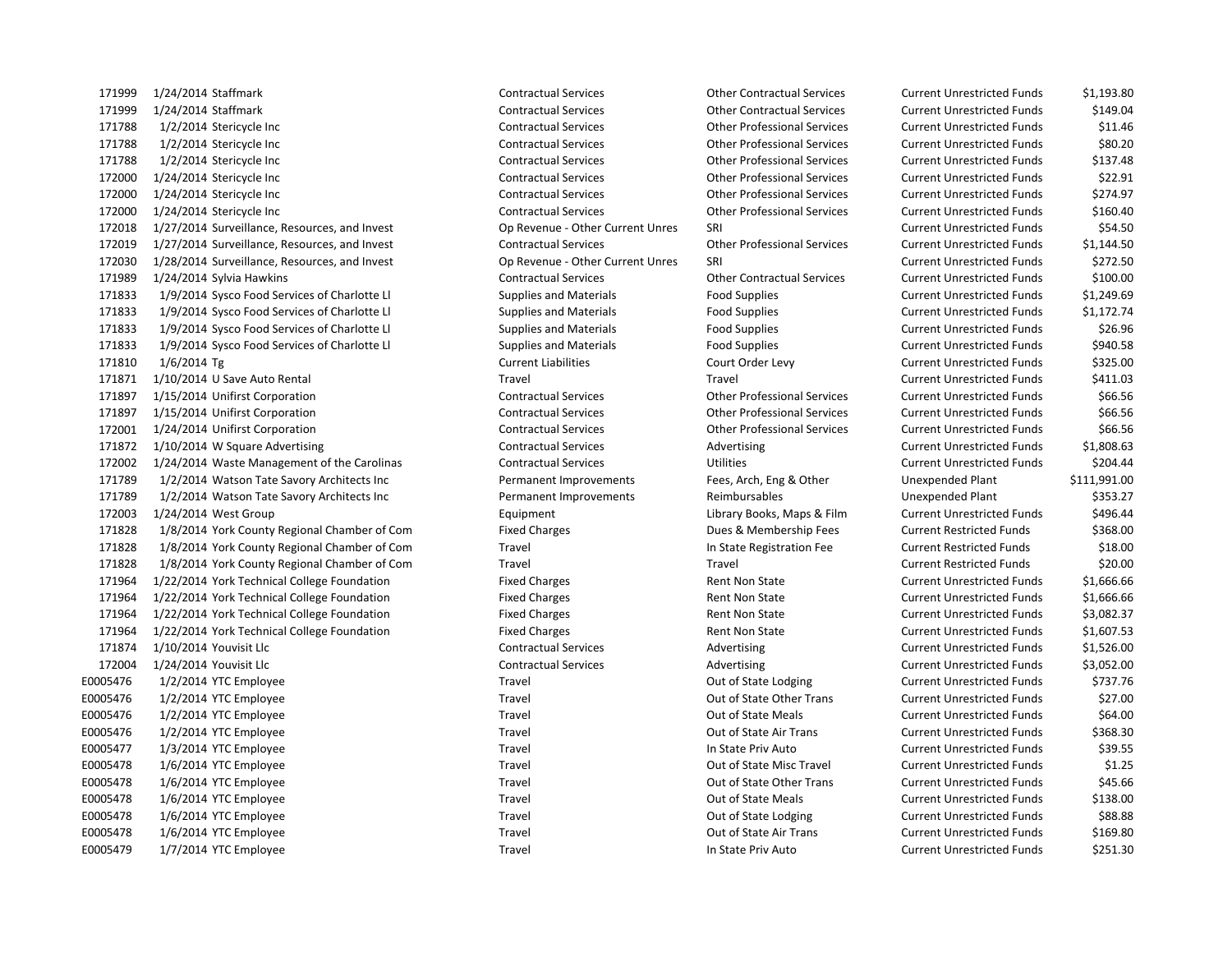| E0005480 | 1/7/2014 YTC Employee  |
|----------|------------------------|
| E0005481 | 1/7/2014 YTC Employee  |
| E0005482 | 1/7/2014 YTC Employee  |
| E0005483 | 1/7/2014 YTC Employee  |
| E0005483 | 1/7/2014 YTC Employee  |
| E0005483 | 1/7/2014 YTC Employee  |
| E0005484 | 1/8/2014 YTC Employee  |
| E0005485 | 1/8/2014 YTC Employee  |
| E0005486 | 1/8/2014 YTC Employee  |
| E0005487 | 1/9/2014 YTC Employee  |
| E0005488 | 1/9/2014 YTC Employee  |
| E0005488 | 1/9/2014 YTC Employee  |
| E0005489 | 1/9/2014 YTC Employee  |
| E0005490 | 1/16/2014 YTC Employee |
| E0005491 | 1/16/2014 YTC Employee |
| E0005492 | 1/16/2014 YTC Employee |
| E0005492 | 1/16/2014 YTC Employee |
| E0005493 | 1/16/2014 YTC Employee |
| E0005493 | 1/16/2014 YTC Employee |
| E0005494 | 1/16/2014 YTC Employee |
| E0005495 | 1/16/2014 YTC Employee |
| E0005496 | 1/16/2014 YTC Employee |
| E0005497 | 1/16/2014 YTC Employee |
| E0005498 | 1/16/2014 YTC Employee |
| E0005499 | 1/16/2014 YTC Employee |
| E0005500 | 1/16/2014 YTC Employee |
| E0005501 | 1/16/2014 YTC Employee |
| E0005502 | 1/16/2014 YTC Employee |
| E0005503 | 1/16/2014 YTC Employee |
| E0005505 | 1/16/2014 YTC Employee |
| E0005505 | 1/16/2014 YTC Employee |
| E0005506 | 1/16/2014 YTC Employee |
| E0005507 | 1/16/2014 YTC Employee |
| E0005507 | 1/16/2014 YTC Employee |
| E0005507 | 1/16/2014 YTC Employee |
| E0005508 | 1/16/2014 YTC Employee |
| E0005509 | 1/16/2014 YTC Employee |
| E0005510 | 1/16/2014 YTC Employee |
| E0005514 | 1/27/2014 YTC Employee |
| E0005514 | 1/27/2014 YTC Employee |
| E0005515 | 1/27/2014 YTC Employee |
| E0005516 | 1/27/2014 YTC Employee |
| E0005517 | 1/27/2014 YTC Employee |
| E0005517 | 1/27/2014 YTC Employee |
| E0005518 | 1/27/2014 YTC Employee |
| E0005519 | 1/27/2014 YTC Emplovee |

E0005480 1/7/2014 YTC Employee Travel In State Priv Auto Current Unrestricted Funds \$26.98 Contractual Services Telephone Telephone Current Restricted Funds \$309.46 E0005482 1/7/2014 YTC Employee Travel Travel Travel Current Out of State Meals Current Unrestricted Funds \$80.00 Travel **1/2014 1/2014 1/2014 1/2014 1/2014 View Apple Travel Current Unrestricted Funds** \$80.00 Travel **EXECUTE:** Travel Current Unrestricted Funds 567.26 Travel **EXECUTE:** Courrent Unrestricted Funds \$342.00 Travel **EXECUTE:** In State Priv Auto **Current Unrestricted Funds** \$251.30 E005485 17 Travel Travel In State Priv Auto Current Unrestricted Funds \$26.98 E0005486 1/8/2014 YTC Employee Travel In State Priv Auto Current Unrestricted Funds \$77.97 Contractual Services **Education & Training Serv** Current Unrestricted Funds \$1,110.00 E000548 17 Travel Current Unrestricted Funds 589.00 Travel **EXECUTE:** Courrent University Current Unrestricted Funds \$151.42 Contractual Services **1/9/2014** Education & Training Serv Current Unrestricted Funds \$2,000.00 Travel **Education 10006 1/2014 In State Priv Auto** Current Unrestricted Funds \$294.18 Travel **EXECUTE:** In State Priv Auto **Current Unrestricted Funds** \$47.71 Travel **EXECUTE:** Travel In State Priv Auto Current Unrestricted Funds \$59.43 Travel **EXECUTE:** Travel In State Priv Auto Current Unrestricted Funds \$19.81 Travel **EXECUTE:** In State Priv Auto **Current Unrestricted Funds** \$82.74 Travel **EXECUTE:** Courrent Unrestricted Funds 535.32 E0005494 1/16/2014 YTC Employee Travel Travel Travel Travel In State Priv Auto Current Restricted Funds \$50.26 Entertainment Unrestricted Funds Current Unrestricted Funds 526.11 E0005496 1/16/2014 YTC Employee Travel In State Priv Auto Current Unrestricted Funds \$85.88 Example 1978 1997 Travel In State Priv Auto Current Restricted Funds 541.81 E00054 1005 1006 10006 10006 10006 10006 10006 10006 10006 10006 10006 10006 10006 10006 10006 10006 10006 100 E000549 10 1995 1000549 10 1996 10 17:420 10 1996 10005 10005 10005 10005 10005 10005 10005 10005 10005 10005 1 E0005500 1/16/2014 YTC Employee Travel In State Priv Auto Current Unrestricted Funds \$80.23 Travel **EXECUTE:** Courrent Unit Current Unrestricted Funds 534.42 E0005502 1/16/2014 YTC Employee Travel In State Priv Auto Current Unrestricted Funds \$28.41 E003.48 Travel Travel In State Priv Auto Current Restricted Funds \$98.48 Travel **EXECUTE:** In State Priv Auto **Current Unrestricted Funds** \$113.43 Travel **EXECUTE:** Travel Current Unrestricted Funds 540.07 Entert Entertainment Unrestricted Funds and Support Travel In State Priv Auto Current Unrestricted Funds \$10.67 E0005507 1/16/2014 YTC Employee Travel Travel Travel Travel Non Deductible Meals Current Restricted Funds \$7.00 E0005507 1/16/2014 YTC Employee Travel Travel Travel Travel In State Priv Auto Current Restricted Funds \$57.63 E0005507 1/16/2014 YTC Employee external in State Priv Auto Current Restricted Funds \$25.99 Example 10 10005 10005 10005 10005 10006 10006 10006 10006 10006 10006 10006 10006 10006 10006 10006 10006 100 E0005 1005 10005 10005 10005 10006 10006 10006 10006 10006 10006 10006 10006 10006 10006 10006 10006 10006 100 E000510 1000510 1000510 1000510 1000510 1000510 1000510 1000510 1000510 1000510 1000510 1000510 1000510 100051 E000514 Travel Travel Current Unrestricted Funds Current Unrestricted Funds that the State Meals Current Unrestricted Funds Travel **EXECUTE:** Courrent Unrestricted Funds 5266.68 E0005515 1/27/2014 YTC Employee Travel In State Priv Auto Current Unrestricted Funds \$93.93 E000516 1778 Travel Travel In State Priv Auto Current Unrestricted Funds \$386.70 E0005517 1/27/2014 YTC Employee Travel In State Priv Auto Current Unrestricted Funds \$92.96 Travel **EXECUTE:** Non Deductible Meals Current Unrestricted Funds \$7.00 Travel **EXECUTE:** Travel Travel Non Deductible Meals Current Unrestricted Funds \$7.00 1/27/2014 YTC Employee Travel Travel Travel Current Out of State Meals Current Unrestricted Funds \$182.00